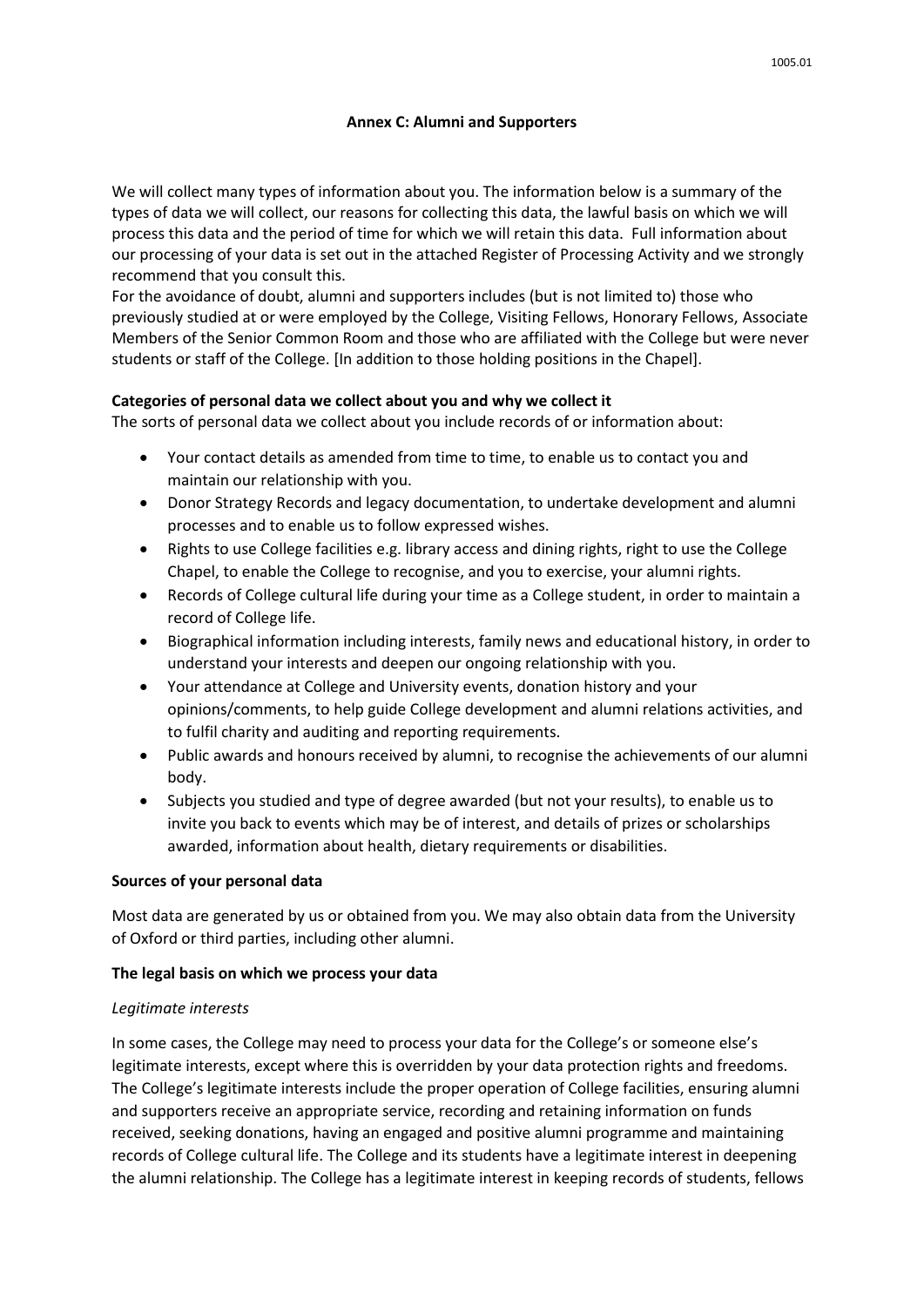and others that are affiliated with the College to ensure those intending to take advantage of opportunities only open to previous students and fellows, such as right to use the Chapel for a private event, can be facilitated.

# *Compliance with a legal obligation*

In some cases, the College must process your data in order to comply with a legal obligation.

## *Performance of tasks in the public interest*

The College has a substantial public interest in processing special category data. Such interests include preventing a breach of obligations under various laws including equality law.

## *Your consent*

In certain circumstances, we may need your consent to process biographical information about you. You will be asked for such consent at the relevant time.

## **Additional information including processing of data relating to criminal convictions**

The College will hold information about criminal convictions or allegations where incidents are alleged to have occurred on College property, or involved members of, or visitors to, the College. All such processing meets a condition in Part 2 of Schedule 1 to the Data Protection Act 2018.

# **Your personal data are used by us for the following purposes in support of alumni and supporter relations, and fundraising:**

### *For alumni and supporter engagement*

- To manage our ongoing relationship with you and to provide a record of your interactions and contributions to college and University life.
- To offer and manage a varied programme of events tailored to your interests, including networking events, subject reunions, Gaudy dinners, sports events, concerts, seminars and lectures.
- To keep you up to date with news from Exeter.
- To provide you with information about alumni benefits and services.
- To let you know of volunteering opportunities, including linking current students with alumni for careers advice and internships, or speaking opportunities.
- To provide the most relevant content and best possible user experience when you are interacting with our digital communications and platforms.
- To identify and profile potential volunteers, alumni ambassadors and event attendees.
- To accept and process commercial revenue, e.g. for merchandise or event tickets.
- To undertake surveys and market research.
- To create classifications and groupings (through manual or automated analyses) in order to best direct engagement activities.
- To analyse the success of our engagement activities, collect feedback, and manage complaints.

### *For all fundraising and donor stewardship*

- To help ensure that our fundraising efforts are conducted as efficiently as possible, and that our approaches to potential donors are respectful, professional, and made, as far as possible, based on evidence and an understanding of what may interest you.
- To ask you for your support for our fundraising programmes, always mindful of fundraising best practice.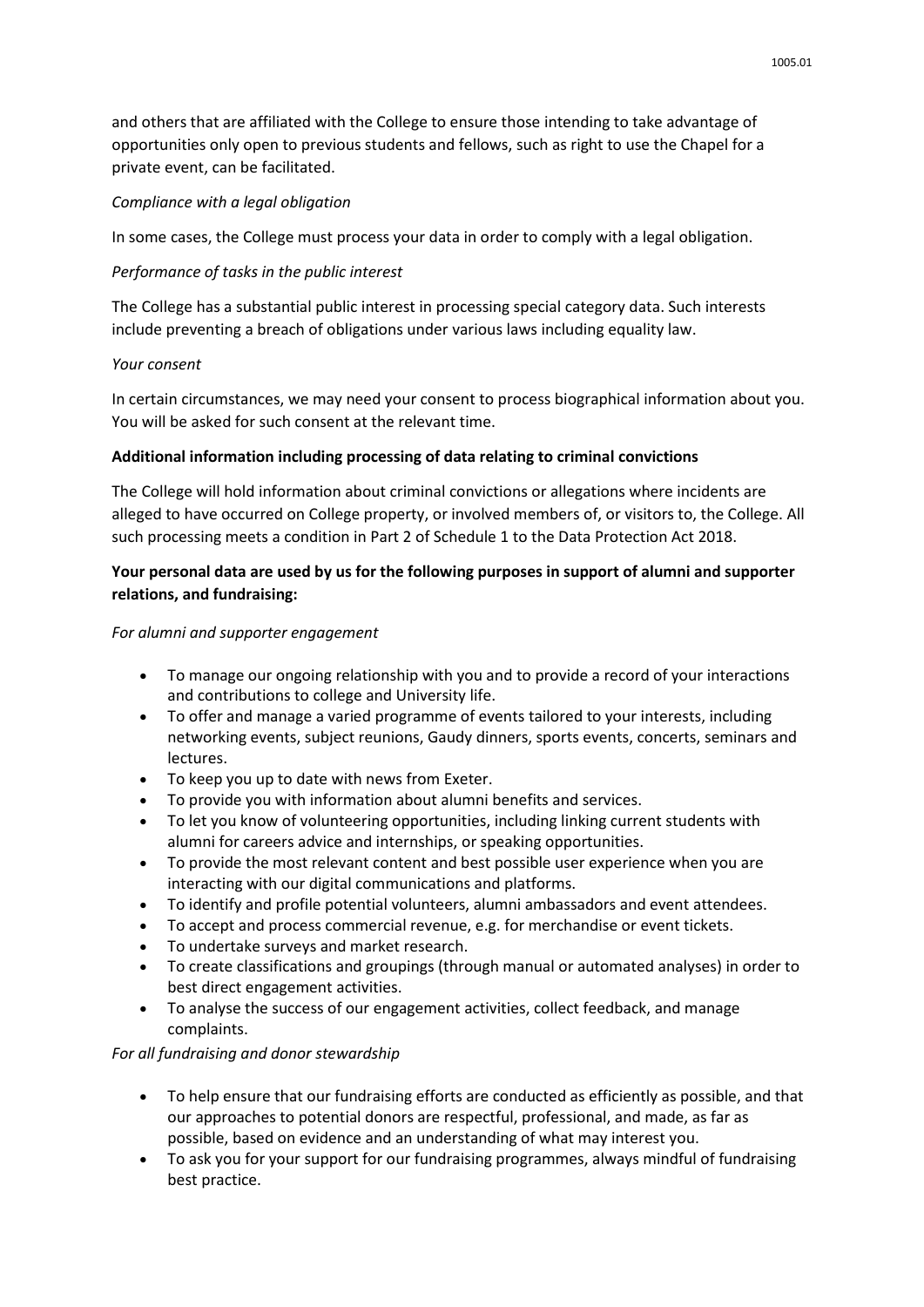- To accept and process philanthropic revenue.
- To provide acknowledgement, recognition and stewardship of your gift.
- To inform you of the impact of your gift.
- To create classifications and groupings (through manual or automated analyses) in order to best direct fundraising activities.
- To support peer-to-peer fundraising campaigns, during which alumni data may be shared with other alumni of Exeter.
- To inform fundraising, marketing and donor stewardship strategies.

#### *For fundraising for major gifts*

- In addition to analysing data shared with us, we may use publicly available information and recommendations from staff and supporters to identify individuals who we believe may have the interest and financial capacity to make a major gift.
- Where we have reason to think a potential donor may possess an interest and financial capacity to donate, we may research and collate additional information from sources in the public domain, typically concerning a potential donor's interests in so far as they may coincide with our work, their philanthropic activity, financial capacity and networks in order to substantiate this. We may undertake this research ourselves or use the services of a thirdparty partner, for example Prospecting for Gold or Lagotto Solutions. This new information may be added to the record of a donor or potential donor.
- Where this activity is being undertaken for a new contact with whom we have no previous relationship, we will provide the individual with a link to this privacy notice as part of our initial engagement.
- Information may be collated into a briefing or profile in order to assist the planning of an approach to a potential donor to discuss that individual's interest in our work and in supporting it.
- We may also carry out due diligence on potential donors using publicly available information in order to comply with our policy on the acceptance of gifts, and to fulfil our legal responsibilities.

#### **How and when Exeter shares your data**

We may, from time to time, need to share your personal data within the collegiate University of Oxford or with third-parties working on our behalf. We will only do this in appropriate circumstances, by secure means, and with the relevant data sharing agreements in place. We do not, and will not, sell your data.

Third parties will only process your personal data on our instructions and where they have agreed to treat your data confidentially and to keep it secure. We only permit them to process your personal data for specified purposes. We do not allow our third-party service providers to use your personal data for their own purposes nor to keep your data after the processing is complete. All our thirdparty service providers are required to take appropriate security measures to protect your personal information in line with our policies.

Whenever your information is shared, we will always seek to share the minimum amount of information necessary to fulfil the purpose, this includes the use of anonymised or pseudonymised data where that is sufficient.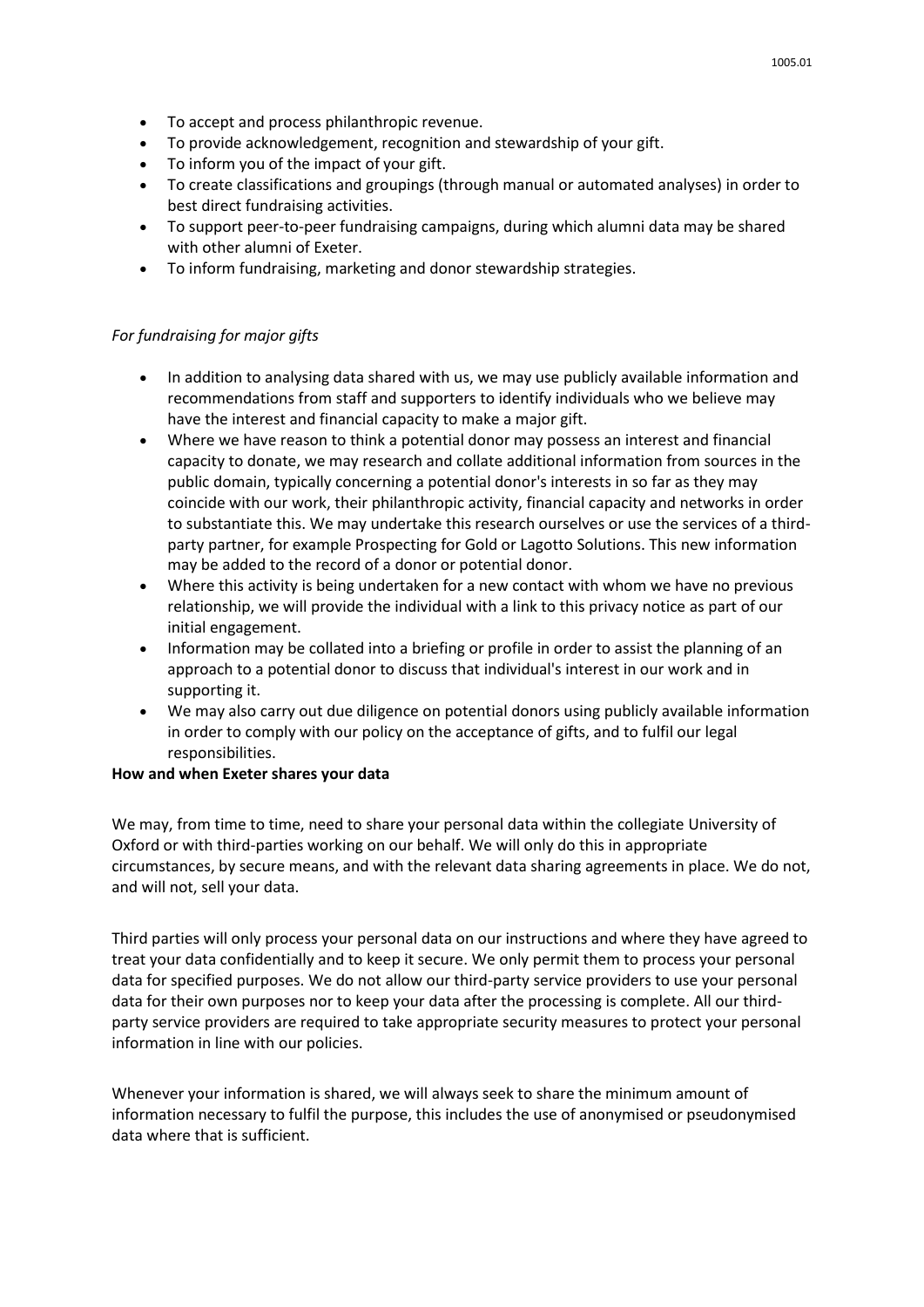## **Your data may be shared in the following ways:**

## *Within the collegiate University of Oxford*

We may share your data with colleges and departments that make up the collegiate University. We will do this only where it is necessary in order to carry out any of the purposes listed in this privacy notice. For example, where the University is coordinating with one or more colleges to organise shared events to which you are invited; to manage and coordinate relationship management activities with you; to ensure your contact information is up-to-date, to distribute to your college any gifts received via the University's payment methods.

We may also share relevant data, in appropriate circumstances, with college or University Sports Clubs and Societies where you are (or were) a member of that club or society.

## *With organisations or individuals affiliated to Exeter*

We benefit from a network of organisations and individuals who volunteer their support to Exeter. We may share relevant data with them, in appropriate circumstances, by secure means, and with the relevant data sharing agreements in place. These may include:

- Volunteers offering their expertise by serving on boards or otherwise advising on or assisting with alumni or development matters.
- Recognise[d University or college alumni societies and networks,](https://www.alumni.ox.ac.uk/alumni-groups) for example when they are helping to organise a dinner or host an event to which you are invited.

## *With partner organisations that accept gifts in support of Exeter*

The following organisations enable tax-efficient giving to Exeter and the collegiate University of Oxford, from outside of the UK. Data may be shared by us with these organisations where it relates specifically to donations you have made, or have pledged to donate via these organisations.

- Americans for Oxford, Inc. (AFO) accepts gifts in support of the collegiate University of Oxford. AFO has been determined by the United States Internal Revenue Service to be a taxexempt public charity. The personal data you provide when making a gift to AFO are collected and processed by the University of Oxford's North American Office using the shared Development and Alumni Relations System (DARS).
- Swiss Friends of Oxford (SFOU) Swiss residents can give tax efficiently to the collegiate University of Oxford. SFOU is set up as an association (Verein) under Swiss law and has a tax ruling from the canton of Zug recognising its tax-exempt status.
- German Friends of Oxford University Residents of Germany can also make tax-efficient donations to the collegiate University of Oxford via the German Friends of Oxford University without incurring any fees.

### *With third-party organisations engaged by Exeter to provide services:*

These include but are not limited to:

- Mailing houses, printers, fundraising consultancies (either Buffalo Fundraising Consultants LTD or Rux Burton Associates), event organisers or venues.
- Organisations providing tools such as relationship- or event-management systems; databases and reporting/analysis tools; alumni networking or crowdfunding platforms; email or survey tools; payment services (e.g. direct debit, online donation processing).
- Organisations assisting with activities such as market research, marketing and communications, organisational effectiveness, strategy and planning, auditing, business intelligence and analysis (including wealth screening), customer experience.